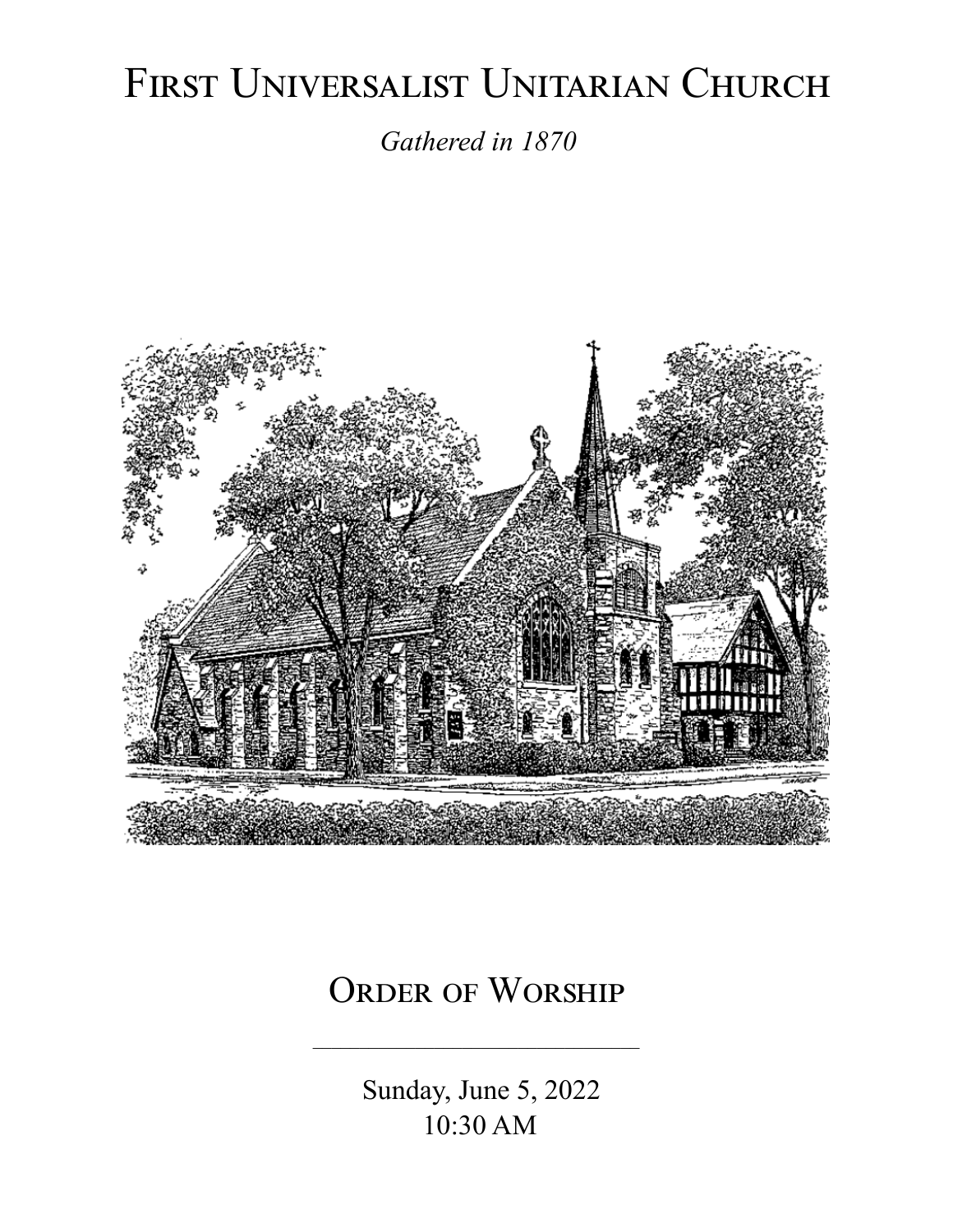## Order of Worship

#### **BELLCHIME**

#### **PRELUDE**

"Air" *Bob Moore*

#### WELCOME AND ANNOUNCEMENTS

#### Lighting of the Chalice

**We light this chalice for the light of truth, the warmth of love, and the fire of commitment. We light this symbol of our faith as we gather together.**

\*Gathering Hymn No. 361 "Enter, Rejoice, and Come In"

\*Affirmation

**Love is the doctrine of this church: The quest of truth is its sacrament, And service is its prayer. To dwell together in peace, To seek knowledge in freedom, To serve human need, To the end that all souls shall grow into harmony with the Divine— Thus do we covenant with each other.**

\*Doxology

**From all that dwell below the skies Let songs of hope and faith arise; Let peace, good will on earth be sung Through every land, by every tongue.**

Story for All Ages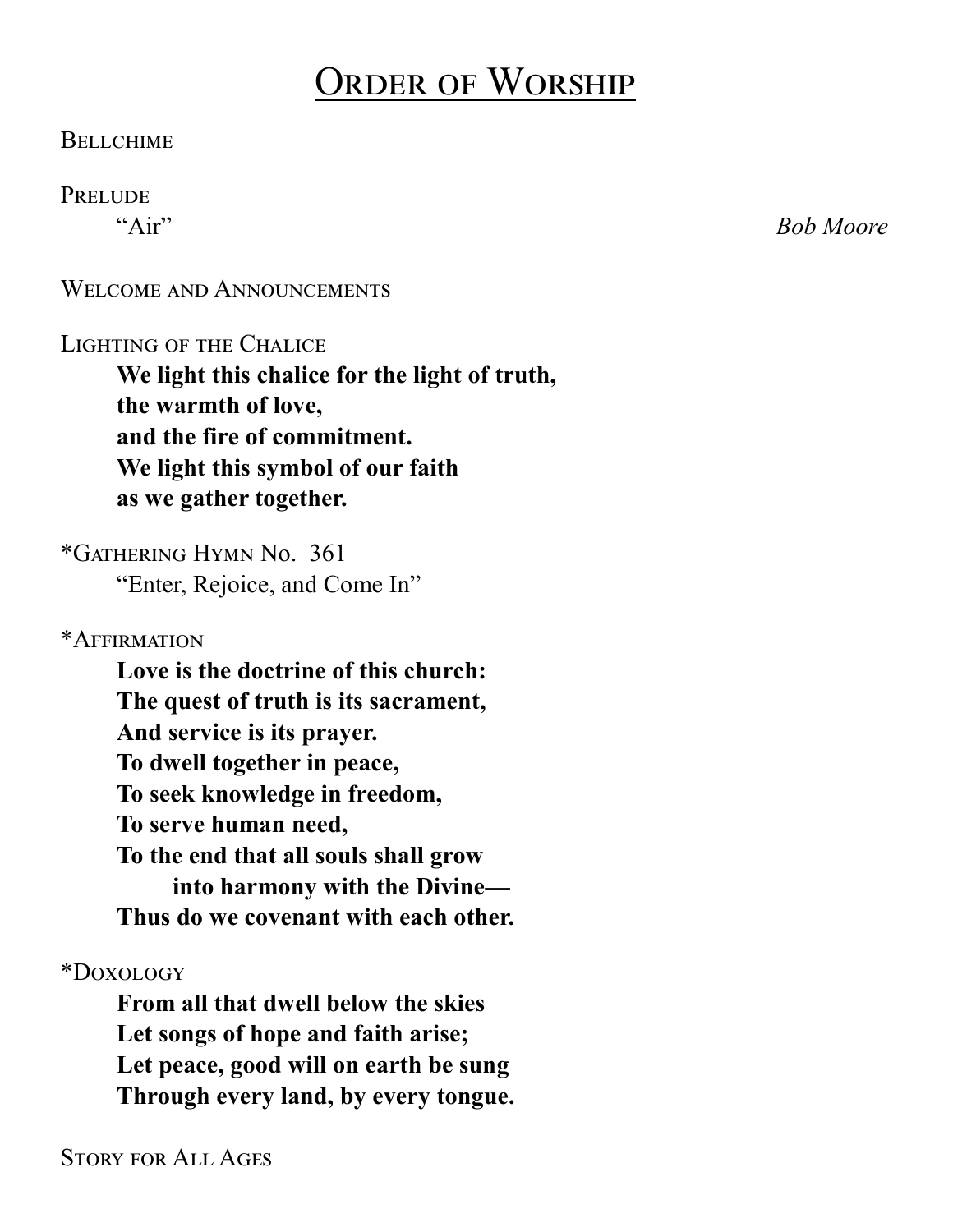### Children's Song *Juliana Nord*

**May peace surround you, May love surround you, As you go, as you go, As you go on your way.** (Repeat)

**OFFERTORY** 

"Dulcimer Sweet" *John Leavitt*

PRAYER AND SILENT MEDITATION

Prayer Hymn No. 123 "Spirit of Life"

**REFLECTION** "Blessings for the Journey" First Graduate—Aliya Surti Second Graduate—Alek Zavadoski

Bridging Ritual

Closing Hymn No. 131 "Love Will Guide Us"

**BENEDICTION** 

**POSTLUDE** "A Place at the Table" *Lori True*